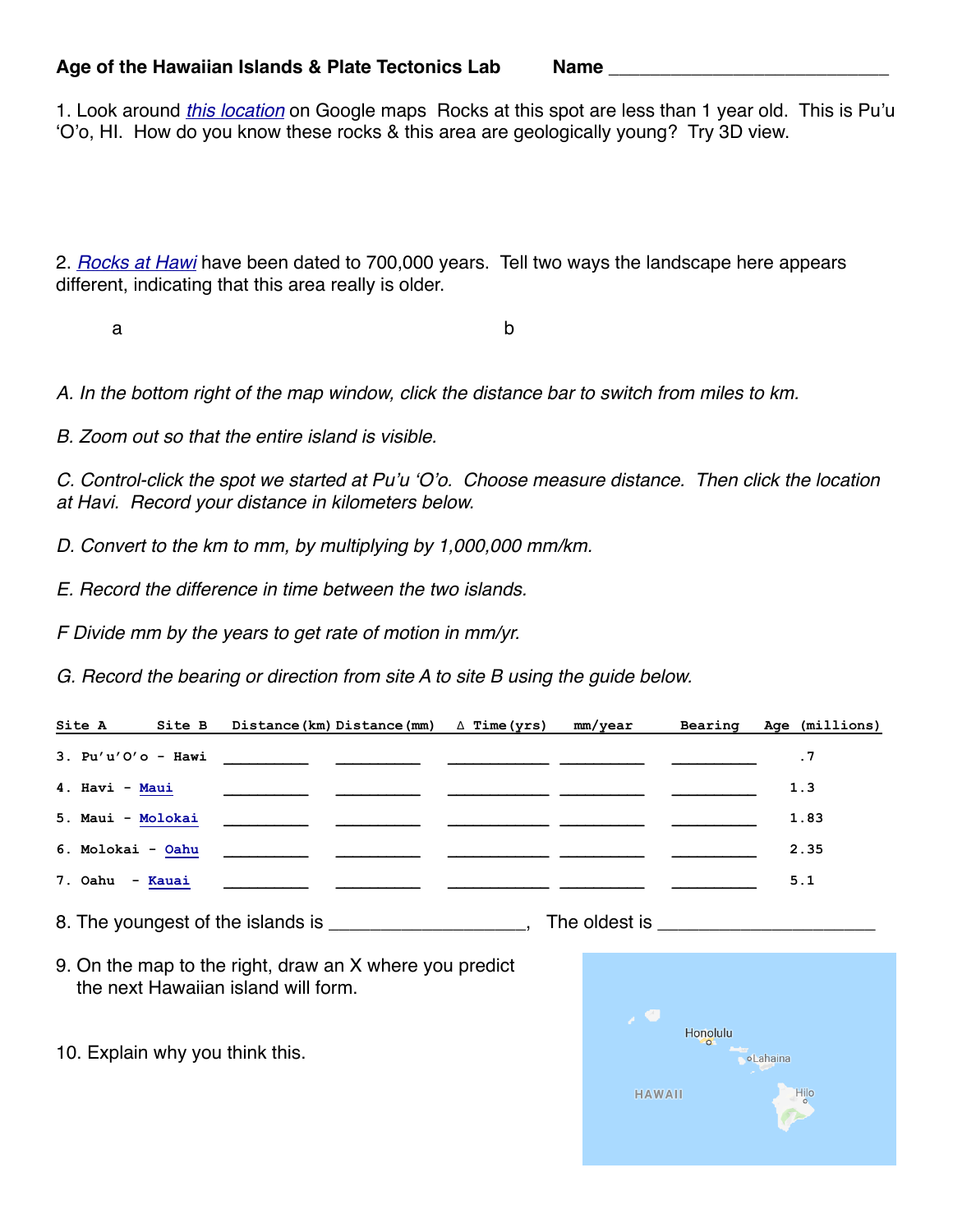



## [Larger Image Link](http://uidahophysicalgeography.weebly.com/uploads/1/6/4/8/16481944/5600568_orig.jpg)

11. Draw and label a cross-section of what is happening geologically under Hawaii. Show the asthenosphere, lithosphere, hot spot and the five islands above.

*The Hawaiian Islands are the end of a much older series of islands shown in the image/link above right, the Emperor Seamounts. Measure the entire length of the entire chain. You'll figure this out.*

12. Google maps shows this island chain Pu'u 'O'o to Meiiji to be about \_\_\_\_\_\_\_\_\_\_\_\_ km long.

13. Hawaii is part of the **Example 20** [Plate.](https://en.wikipedia.org/wiki/Plate_tectonics#/media/File:Plates_tect2_en.svg)

14. What happened to the motion of the plate of which Hawaii is a part about 40,000,000 years ago. In your answer reference direction or bearing of motion as shown above.